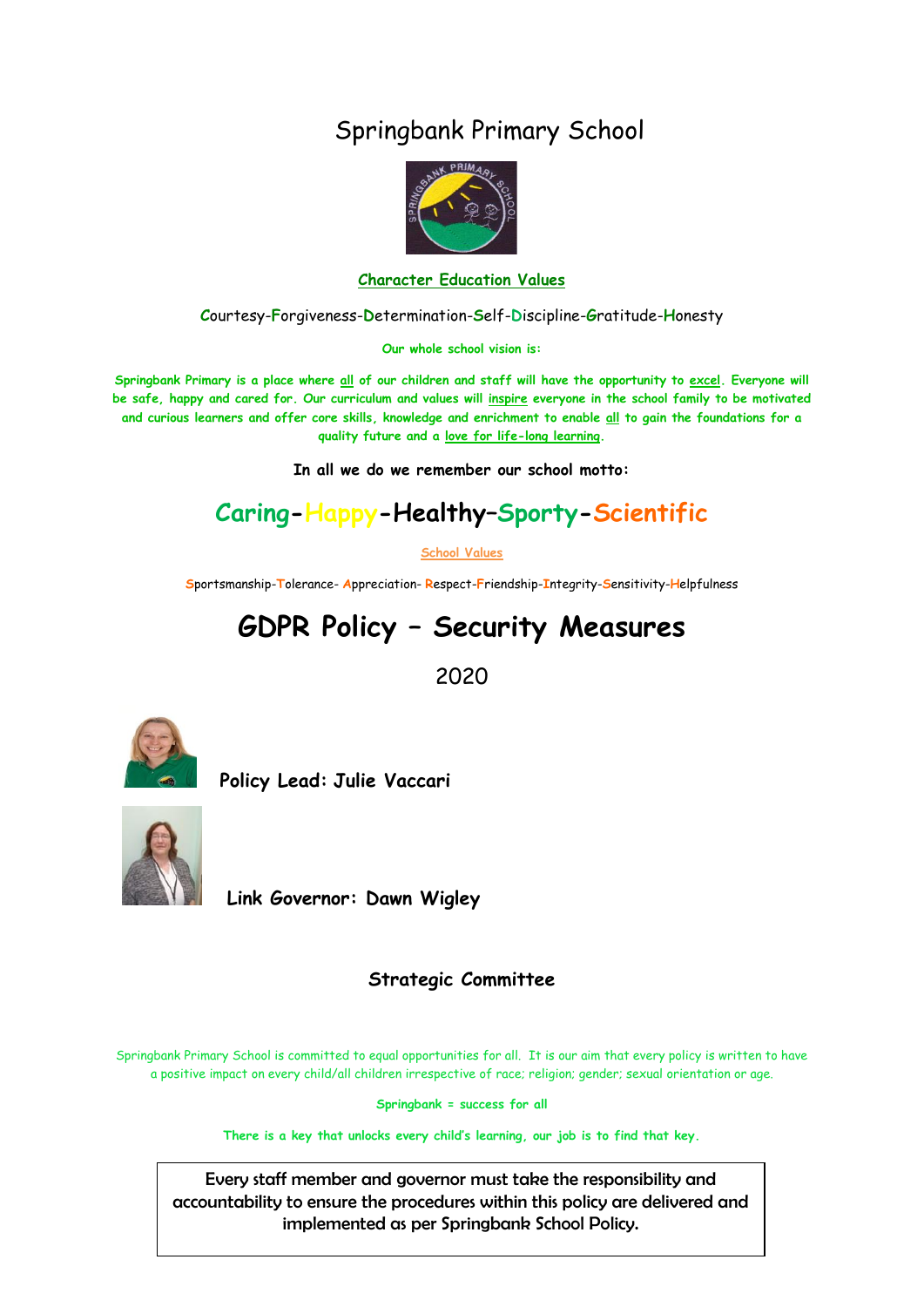

| <b>Approved by</b>   | Governing Board  |
|----------------------|------------------|
| <b>Date Approved</b> | <b>July 2020</b> |
| <b>Version</b>       | Draft 1          |
| <b>Review Date</b>   | <b>July 2021</b> |

# **SECURITY MEASURES**

An outline of the Organisational and Technical Security Measures deemed appropriate by the Data Controller for the nature of the personal data processed by the Controller and any Data Processors acting on its behalf

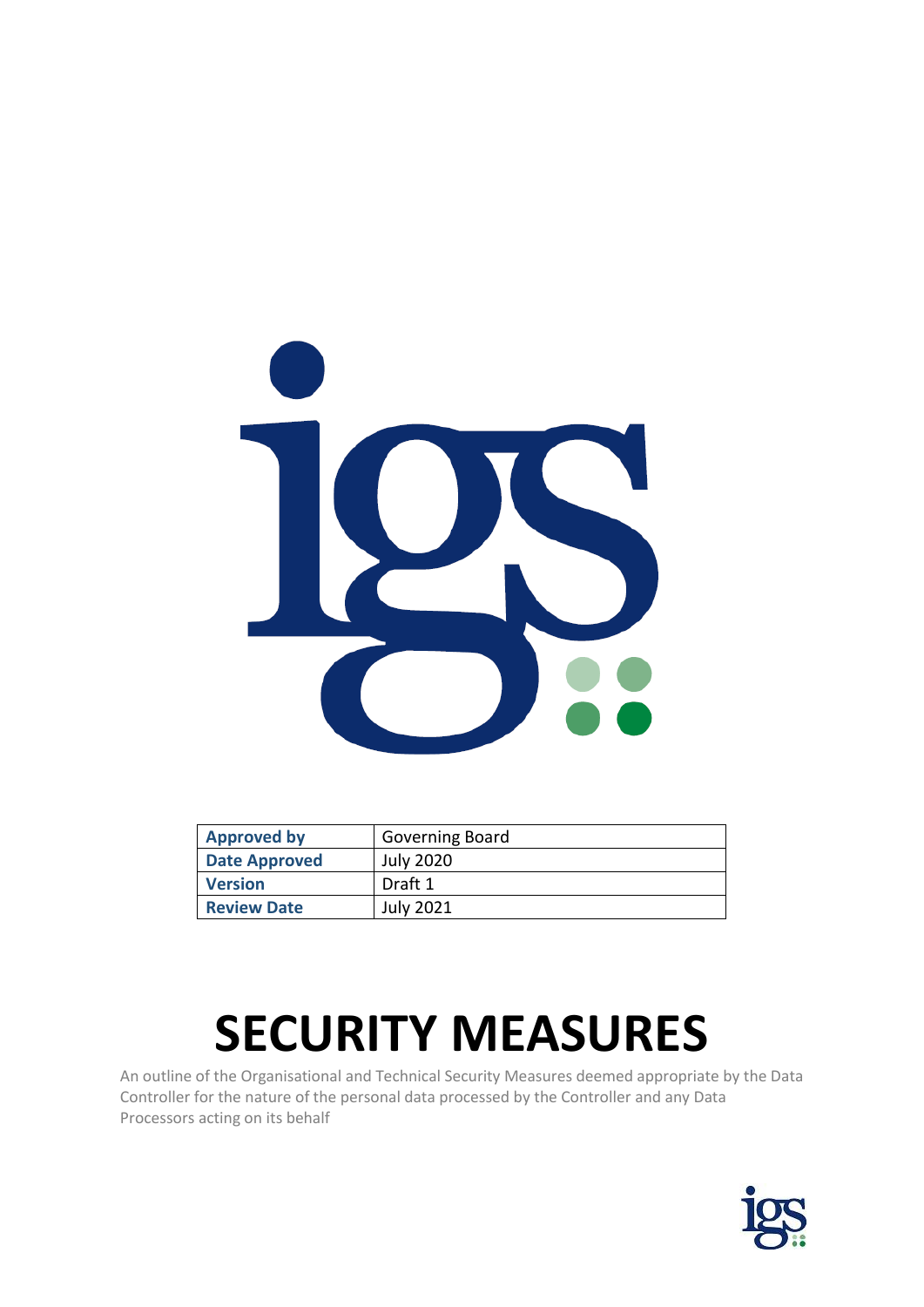# **Description of Security Measures employed to safeguard the processing of Personal Data**

- 1. Organisational
	- a. Policies & Documented Procedures

Policies relating to information governance issues are drafted by employees with detailed knowledge of legal requirements and the Organisation's processes. All policies have documented review dates and ownership is assigned. Reviews are held ahead of the expiry date or sooner where there is an identified issue. All policies follow a governance route for approval. Key policies are published to the organisation's website for transparency.

b. Roles

The organisation has a named Data Protection Officer who is Miss Sara Dunn. This Officer executes the role by reporting the outcome of statutory process to Mrs Julie Vaccari who acts as the organisation's Senior Information Risk Owner.

c. Training

The organisation regularly reviews our employee roles in the staffing structure to ensure that training and awareness messages are appropriate to the nature and sensitivity of the data processing undertaken. Induction processes ensure new employees receive appropriate training before accessing personal data, and all other employees receive refresher training annually. All training received is documented for evidence purposes.

d. Risk Management & Privacy by Design

The organisation identifies information compliance risks on its risk register. Risks are assigned clear ownership, rated against a consistent schema, appropriate mitigations are identified and are annually reviewed.

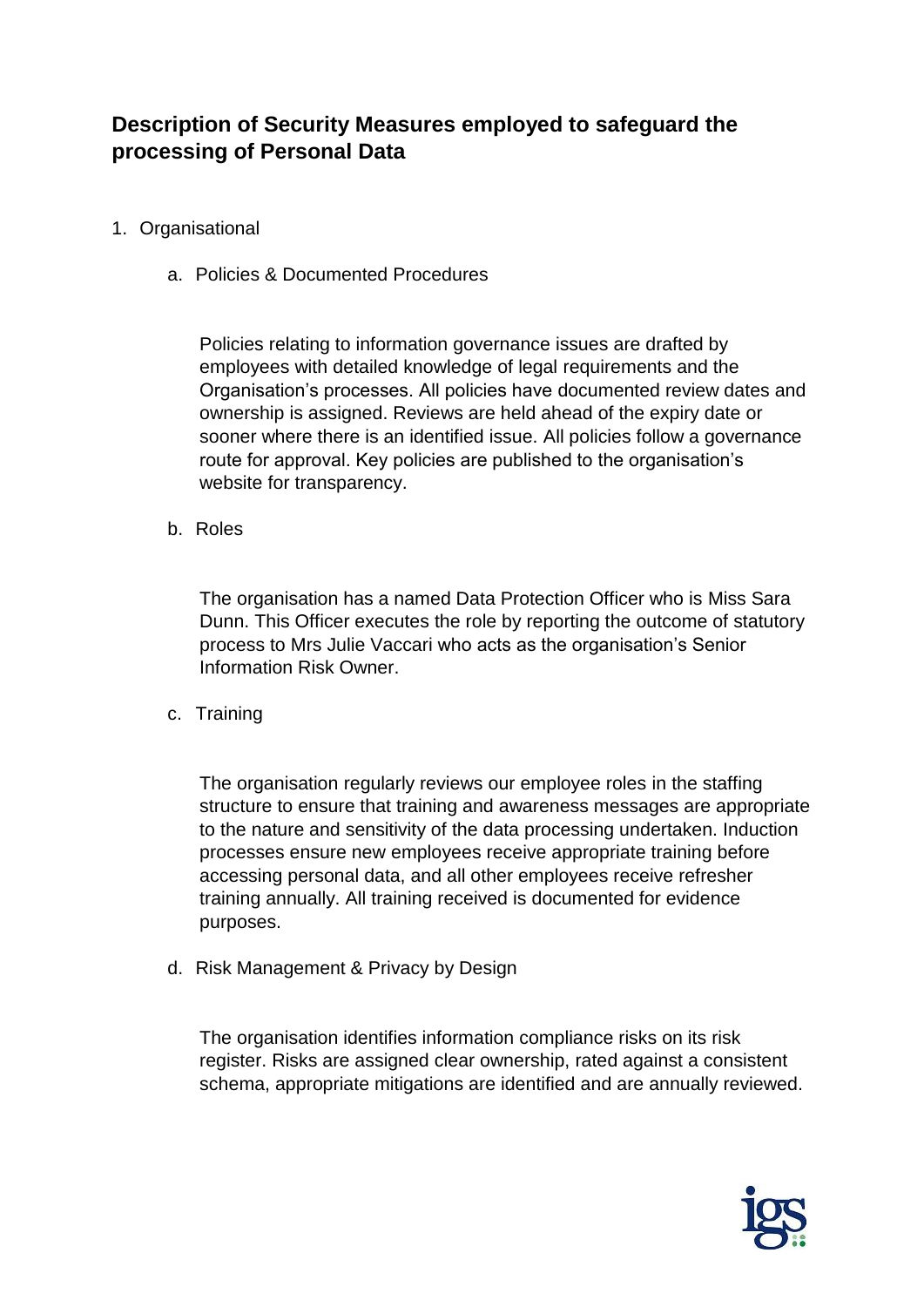## e. Contractual Controls

All Data Processors handling personal data on behalf of the organisation have given assurances about the compliance of their processes; either through procurement assurances/ evidence, contractual agreement controls, risk assessments or supplementary statements.

f. Physical Security

All employees or contractors who have access to our premises where personal data is processed are provided with Identity Cards which validate their entitlement to access. The organisation operates processes which ensure only those individuals who have an entitlement to access premises are able to. Access to physical storage holding sensitive personal data is further restricted either through lockable equipment with key or code control procedures or through auditable access to specific rooms/ areas of buildings.

g. Security Incident Management

The organisation maintains a security incident process which, with the support of appropriate training, defines what constitutes a breach of these security measures to facilitate reporting of incidents. The process covers investigation of incidents, risk rating and decisions over whether to notify an incident to the Information Commissioner's Office (ICO) within the statutory timescale. Incidents are reported to senior leaders and actions are consistently taken and lessons learned implemented.

- 2. Technical
	- a. Data at Rest
		- i. Use of Hosting Services

Some personal data is processed externally to the organisation's managed environment by third parties in data centres under agreed terms and conditions which evidence appropriate security measures.

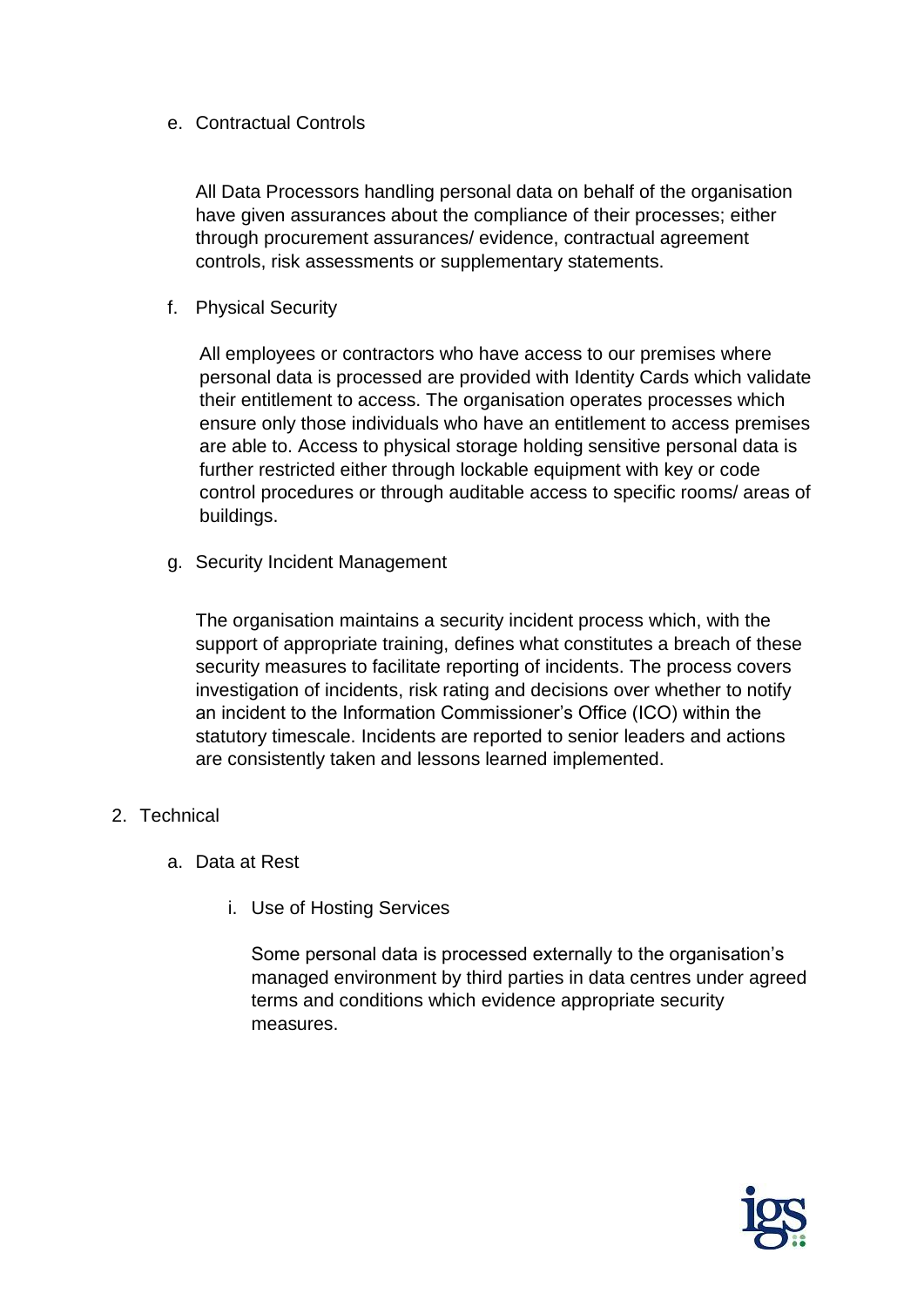### ii. Firewalls

Access to the Organisation's managed environment is protected by maintained firewalls. Business needs to provide access through the firewall go through a strictly documented change control process which include risk assessment and approval.

iii. Administrator Rights

Enhanced privileges associated with administrator accounts are strictly managed. Administrator activities are logged and auditable to ensure activity can be effectively monitored.

iv. Access Controls

Access permissions to personal data held on IT systems is managed through role based permissions. Managers of appropriate seniority inform IT professionals of additions, amendments and discontinuation of individual accounts within permission groups. Managers are periodically required to confirm that current permissions for which they are the authoriser and employees associated with these permissions are accurate.

v. Password Management

The organisation requires a mandatory password complexity combination of minimum length and characters, plus a required change of password after **90 days**.

vi. Anti-Malware & Patching

The organisation has a documented change control process which facilitates the prompt implementation of any security updates provided by the suppliers of active software products.

vii. Disaster Recovery & Business Continuity

As part of the organisation's business continuity plan, there is provision to ensure effective processes are in place to both safeguard personal data during a service outage incident and to reestablish secure access to the data to support data subject rights in ongoing service provision.